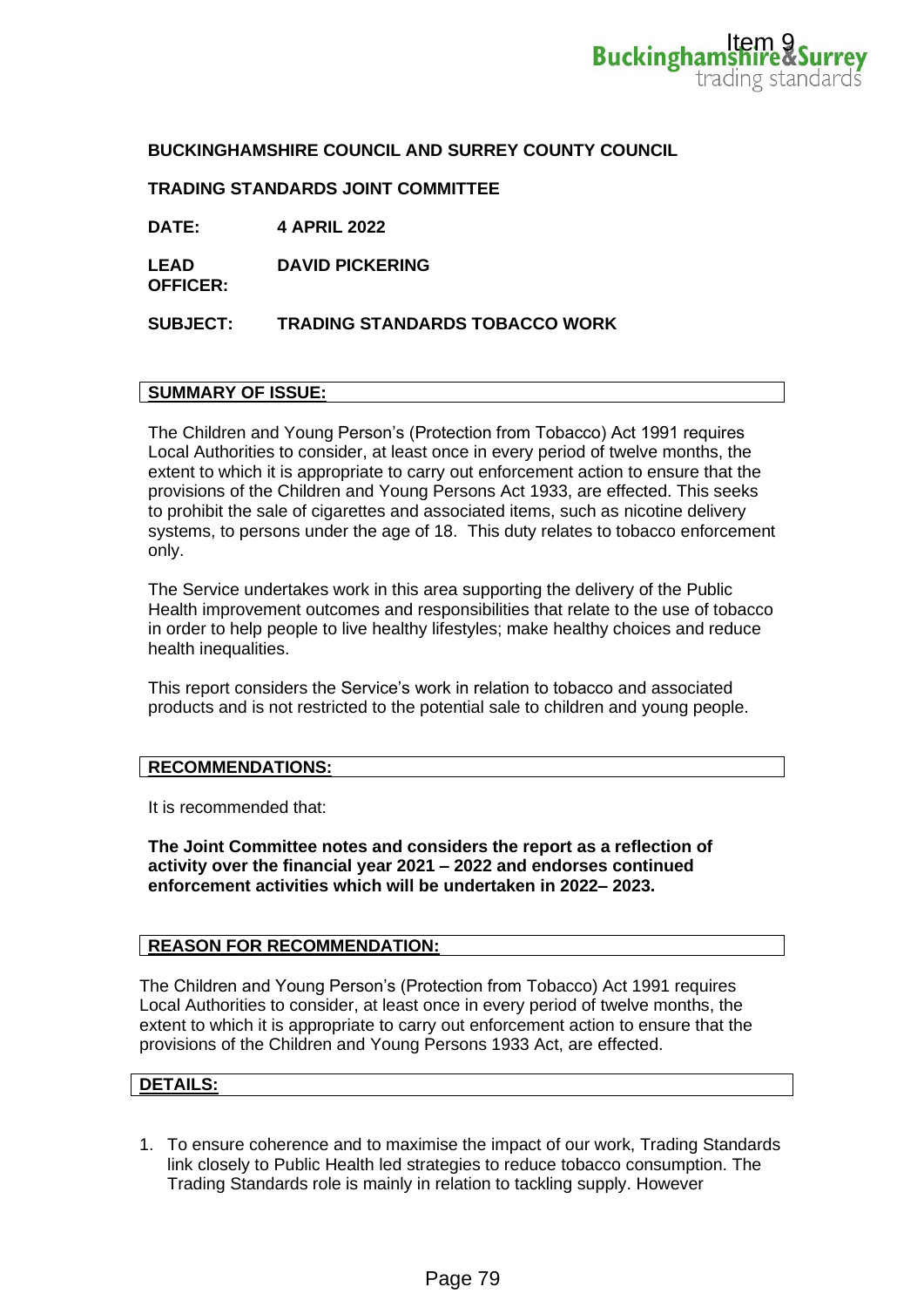increasing levels of innovation in the alternatives to tobacco, such as e cigarettes, continue to provide constant challenges to us when assessing how the legislation applies to them. The Service has also facilitated links to be made between Surrey and Buckinghamshire Public Health teams to share information and good practice. We also link into the regional tobacco groups and the Chartered Trading Standards Institute (CTSI) led Department of Health and Social Case funded national initiatives

2. In Surrey, Trading Standards chair the Tobacco Alliance. This group of partners oversee the delivery of the Public Health Tobacco Control Strategy for Surrey and reports back to the Health & Wellbeing Board. With the ambition for Surrey to have the lowest smoking prevalence in England, the Priorities include, among others; "helping young people to be tobacco free"; "tackling illicit tobacco" and "raising the profile of tobacco control".

In partnership with our Public Health colleagues the remit of the group has been extended recently to include alcohol issues as there are common areas of concern.

The Surrey strategy for 2022-2026 is being developed and will reflect the priorities in the new national strategy (when released later this year) as well as local ones.

The Buckinghamshire Tobacco Control Strategy "Towards a smoke free generation" was launched in June 2019 and we are supporting this by tackling the supply of illicit tobacco and supporting the Alliance group:

[Buckinghamshire-Tobacco-Control-Strategy-2019-2024.pdf](https://www.healthandwellbeingbucks.org/resources/Councils/bucks-public-health/pdf/Buckinghamshire-Tobacco-Control-Strategy-2019-2024.pdf)  [\(healthandwellbeingbucks.org\)](https://www.healthandwellbeingbucks.org/resources/Councils/bucks-public-health/pdf/Buckinghamshire-Tobacco-Control-Strategy-2019-2024.pdf)

The four main themes of the Buckinghamshire Strategy are Prevention First, Supporting smokers to quit, Eliminating variations in smoking rates and effective enforcement, with an overall focus on key groups.

Progress on the plan was reported to the Buckinghamshire Health and Wellbeing Board in July 2021

[Tobacco Control Strategy Update Action Plan.pdf \(moderngov.co.uk\)](https://buckinghamshire.moderngov.co.uk/documents/s29238/Tobacco%20Control%20Strategy%20Update%20Action%20Plan.pdf)

- 3. Tobacco use among young people is considered as risk-taking behaviour (by themselves as much as anyone else) and may be seen therefore as gatewaybehaviour for other risk taking activities. These would include experimenting with alcohol and other illicit substances when this is combined with carrying offensive weapons and misuse of fireworks the resulting anti-social behaviour adversely affects how safe people feel in their own communities.
- 4. Sales of illicit tobacco facilitate a cheap way to start or continue smoking and as such needs to be minimised to reduce this impact. In addition, legitimate businesses are disadvantaged threatening small businesses in the local economy.

<https://www.illicit-tobacco.co.uk/problem/illicit-tobacco/>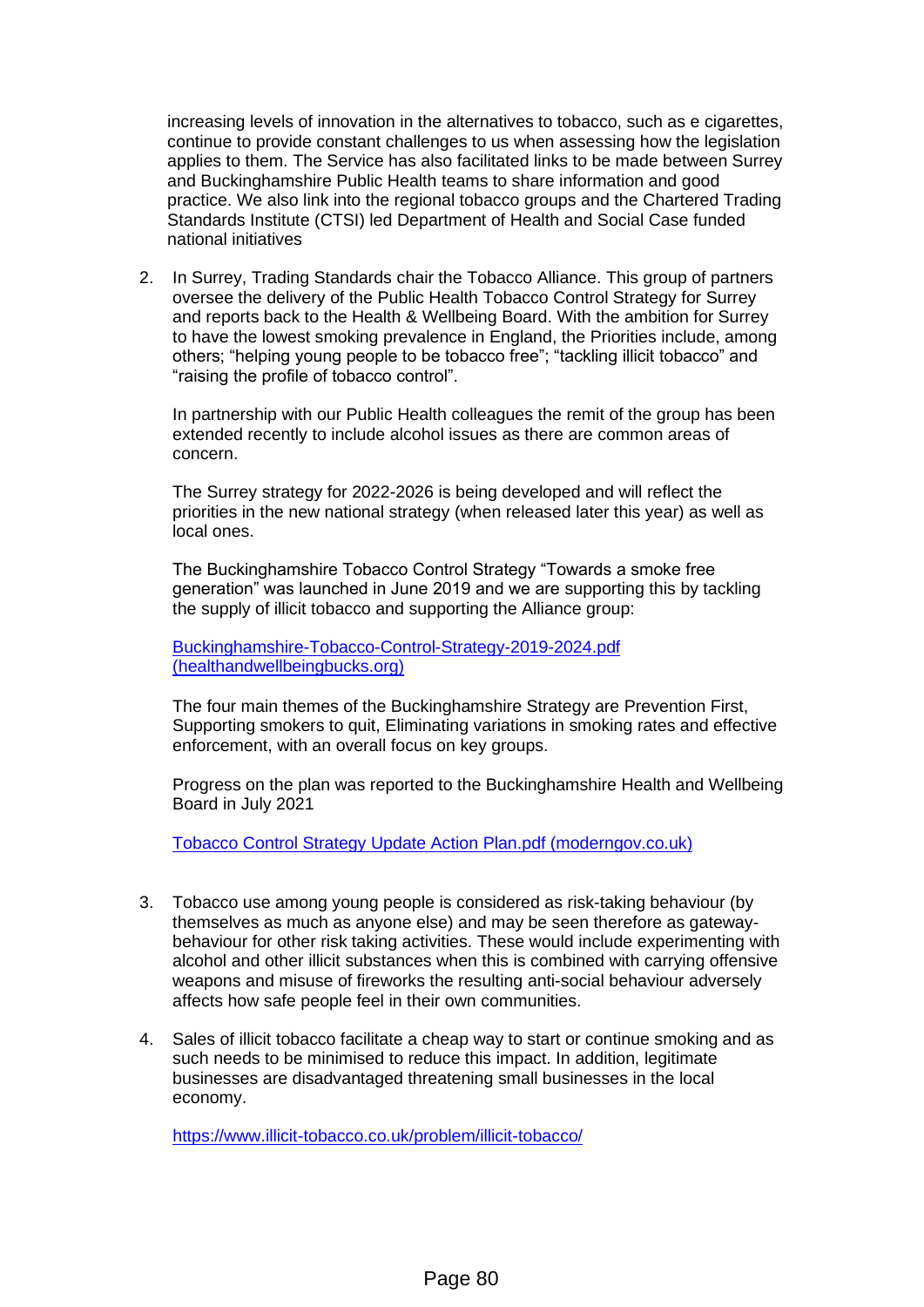5. There is evidence that the supply of illicit can be linked to organised crime and we work in partnership with the police to ensure appropriate dissemination of intelligence

[https://www.eesc.europa.eu/sites/default/files/files/mr\\_arndt\\_sinn\\_speech.pdf](https://www.eesc.europa.eu/sites/default/files/files/mr_arndt_sinn_speech.pdf)

- 6. The programme for the financial year 2021/2022 was as follows:-
- **6.1. Contribute to the Surrey and Buckinghamshire Tobacco Control Strategies by taking action to reduce the supply of illicit tobacco through intelligence and enforcement.**

We gathered local intelligence and used appropriate enforcement action against suppliers.

Intelligence was shared across relevant enforcement agencies to tackle organised distribution networks,

The illicit tobacco campaign continued. We used test purchasers to gather intelligence and information. 46 unannounced test purchase visits were carried out and the intelligence obtained from these was used to target premises using sniffer dogs.



 We carried out 37 visits resulting in 3480 packets of 20 cigarettes, 5970g of hand rolling tobacco seized and 41 packages of shisha of various sizes being seized. Using tobacco detection dogs for these operations is vital because the illicit tobacco is usually hidden from view. Hiding places vary, but this year we have found tobacco being kept in boxes for legitimate products, such as this chocolate box below, through to being behind false panels in cupboards.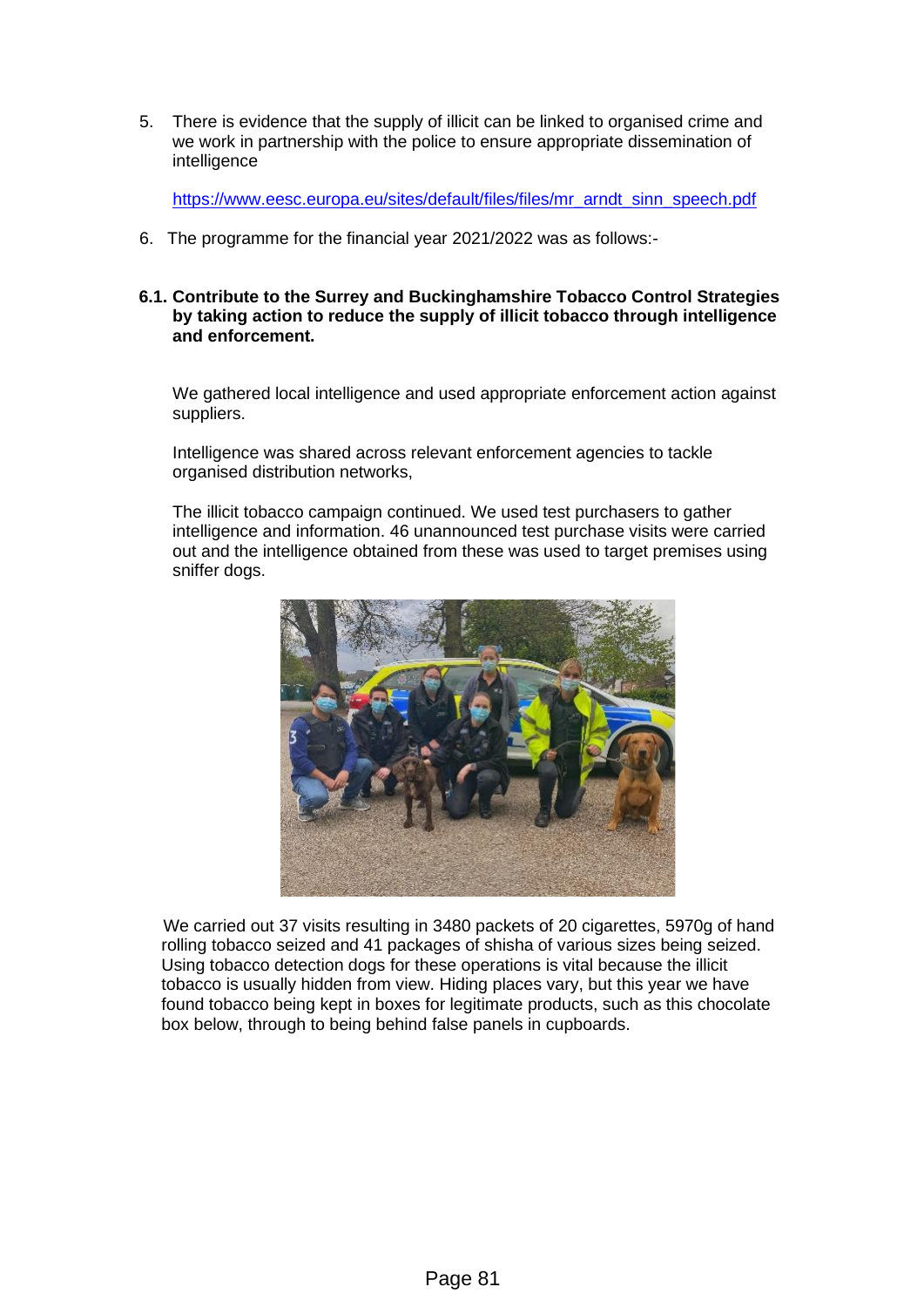

 One prosecution has been successfully taken this year. 7 other businesses found selling illicit tobacco are currently under investigation.

Our work at the Heathrow import sheds resulted in a haul of over 36,000 illicit cigarettes being prevented from importation into the country. Liaison with the authority where the consignment was heading caused significant disruption to that particular supply chain

 We continued to gather local intelligence and enforce regulations on vaping devices and associated liquids, raising the profile of the issue through local publicity. We carried out 4 visits relating to such devices resulting in 45 illegal vaping liquid refills being seized. These were either an incorrect size or composition. We have intelligence that such refills are being imported from the USA following the ban there on certain vaping liquids. The situation is being kept under review to assess if this is a longer term issue

We participated in a joint operation with the HMRC to identify and take appropriate action against sellers of illicit tobacco. Some of this work was funded by HMRC.

 Ongoing lockdown restrictions hampered work to identify if there are issues with providers of shisha tobacco in both authorities but we intend to pursue this work in 2022

#### **6.2. Promote the education message about the harm illicit tobacco causes and the smoking cessation message and gather any intelligence about sales of illicit tobacco to identify sources.**

We worked with Public Health to achieve the best outcome we can from an educational perspective in particular identifying the best use of social media to target messaging.

We continued to liaise with both Councils communications teams to publicise our work about tobacco issues.

[Sunbury shopkeeper sold laughing gas to children during undercover sting -](https://www.getsurrey.co.uk/news/surrey-news/sunbury-shopkeeper-sold-laughing-gas-22869789) [Surrey Live \(getsurrey.co.uk\)](https://www.getsurrey.co.uk/news/surrey-news/sunbury-shopkeeper-sold-laughing-gas-22869789)

To illustrate our work in partnership with Surrey police using sniffer dogs from Wagtail UK to deal with illicit tobacco we produced a video which was posted on YouTube and other social media. [Trading Standards Illegal Tobacco Raid -](https://www.youtube.com/watch?v=k9QFnl60ZCE) YouTube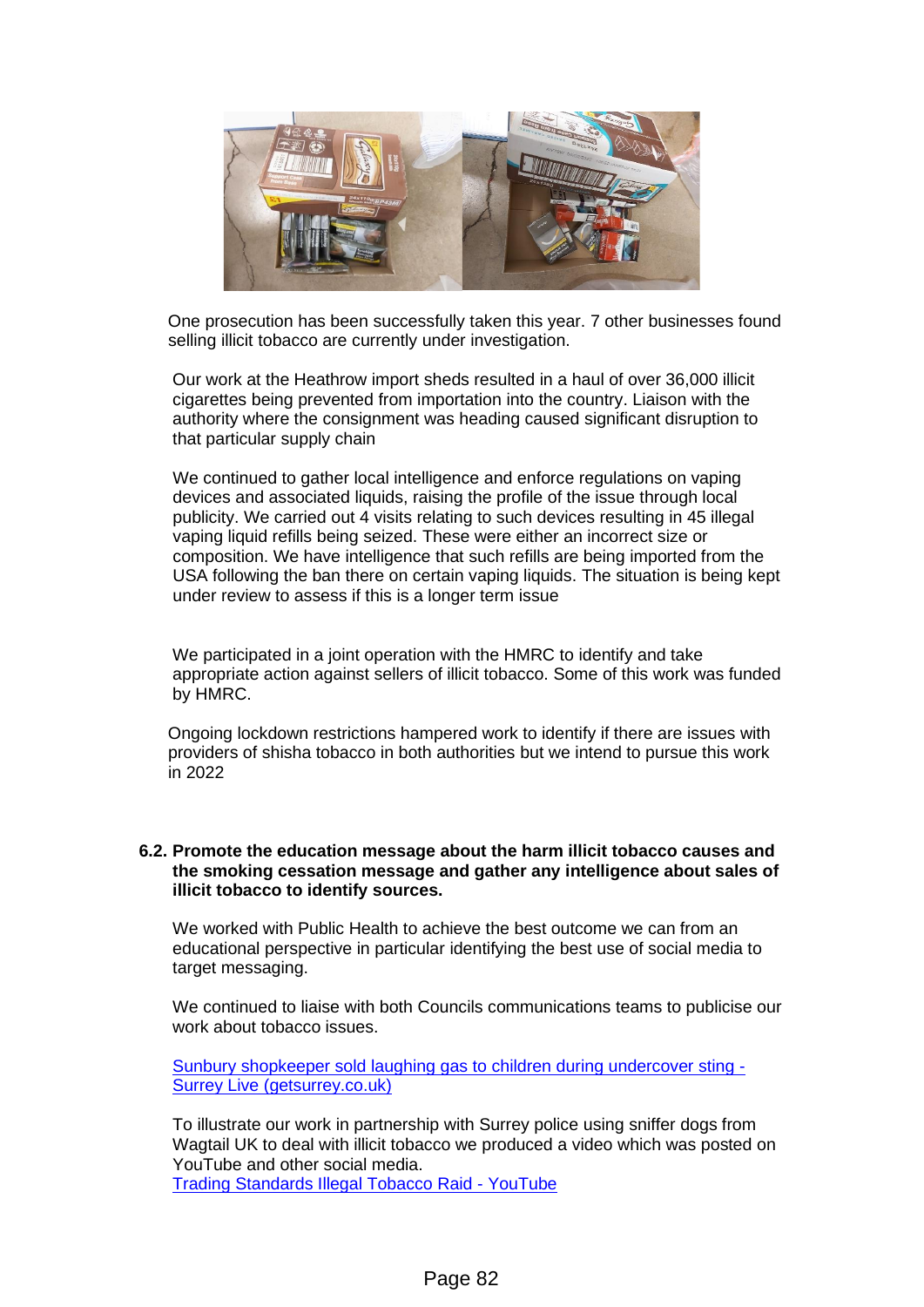## **6.3. We continued to support the Tobacco Alliance groups in both counties**

We continued to Chair the Surrey Alliance group and participated in meetings organised for both Councils. We participated in producing the new tobacco control strategy in Surrey We continued to work with partners on the groups to deliver the agreed strategies to reduce smoking prevalence rates in both counties.

#### **6.4. We continued to use local, regional and national intelligence to ensure we target our interventions and resources appropriately**

We generated our own local intelligence using test purchasers. We monitored regional and national intelligence by actively participating in regional and national groups and used it when appropriate. By using intelligence we targeted our interventions on identified higher risk businesses. This was reflected in a significant success rate in finding illicit tobacco.

#### **6.5. Seek licence reviews through the relevant District/Unitary Council when appropriate.**

We sought one licence review this year and continue to liaise with licensing colleagues in both authorities to support a compliant marketplace

### **6.6. We continued to monitor the market for alternatives to tobacco products, such as vaping products, to assess potential risks and look for solutions to ensure any risks to consumer safety is minimised**

The supply of vaping products continues to be a dynamic and increasing market in terms of both quantity and variety of products.

We have seen a significant increase in the incidence of complaints and intelligence about under age sales of vaping products and will use this to target work on the issue in 2022. We are planning to carry out 5 under age sales operations in March 2022.

The continuing uncertainty and lack of confidence in some areas advising about smoking cessation has been mitigated to an extent by the message that residents who wish to stop smoking should be referred to the relevant smoking cessation service.

We continued to liaise with partner agencies, in particular about the use of CBD oil in vaping liquids and any regulatory issues this raised. CBD and presence of controlled drugs continues to raise issues

- 7. For 2022-23 we will:
- **7.1. Contribute to the Surrey and Buckinghamshire Tobacco Control Strategies by taking action to reduce the supply of illicit tobacco through intelligence and enforcement.**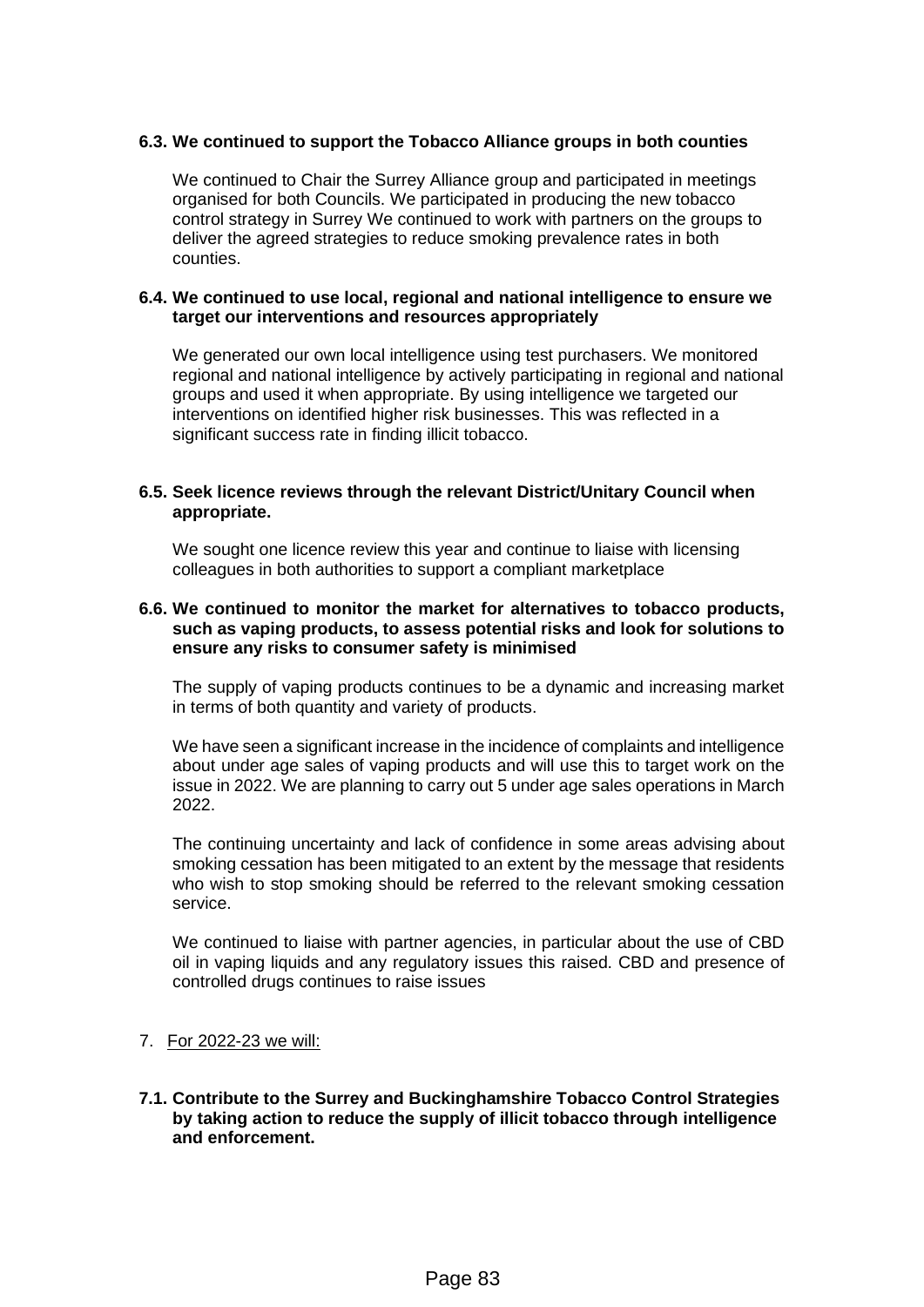We will gather local intelligence, use appropriate enforcement action against suppliers, share intelligence across relevant enforcement agencies to tackle organised distribution networks, repeat the illicit tobacco campaign, gather local intelligence and enforcing regulation on nicotine containing devices, raise the profile of the issue through local publicity and participate when relevant in nationally organised campaigns.

We will participate in joint operations with the HMRC to identify and take appropriate action against sellers of illicit tobacco

We will continue to carry out work to identify if there are issues with providers of shisha tobacco in both authorities.

## **7.2. Promote the education message about the harm illicit tobacco causes and the smoking cessation message and gather any intelligence about sales of illicit tobacco to identify sources.**

We will work with Public Health to achieve the best outcome we can from an educational perspective in particular identifying the best use of social media to target messaging.

We will continue to liaise with both Councils communications teams to publicise our work about tobacco issues.

## **7.3. We will continue to support the Tobacco Alliance groups in both counties**

We will continue to Chair the Surrey Alliance group and will participate in meetings organised for both Councils. We will work with partners on the groups to deliver the agreed strategies to reduce smoking prevalence rates in both counties.

## **7.4. Continue to use local, regional and national intelligence to ensure we target our interventions and resources appropriately**

We will continue to explore ways to:

- improve intelligence sharing between relevant partners;
- upgrade intelligence from all viable sources; and
- explore alternative means of detecting sales (other than by test purchases)

## **7.5. Seek licence reviews through the relevant District/Unitary Council when appropriate.**

Prosecutions for illicit tobacco can be used to add additional conditions onto the premises licence including the installation of CCTV at the premises, price labels on the alcohol to include the name of the shop, or the imposition of clear and stringent stock control measures.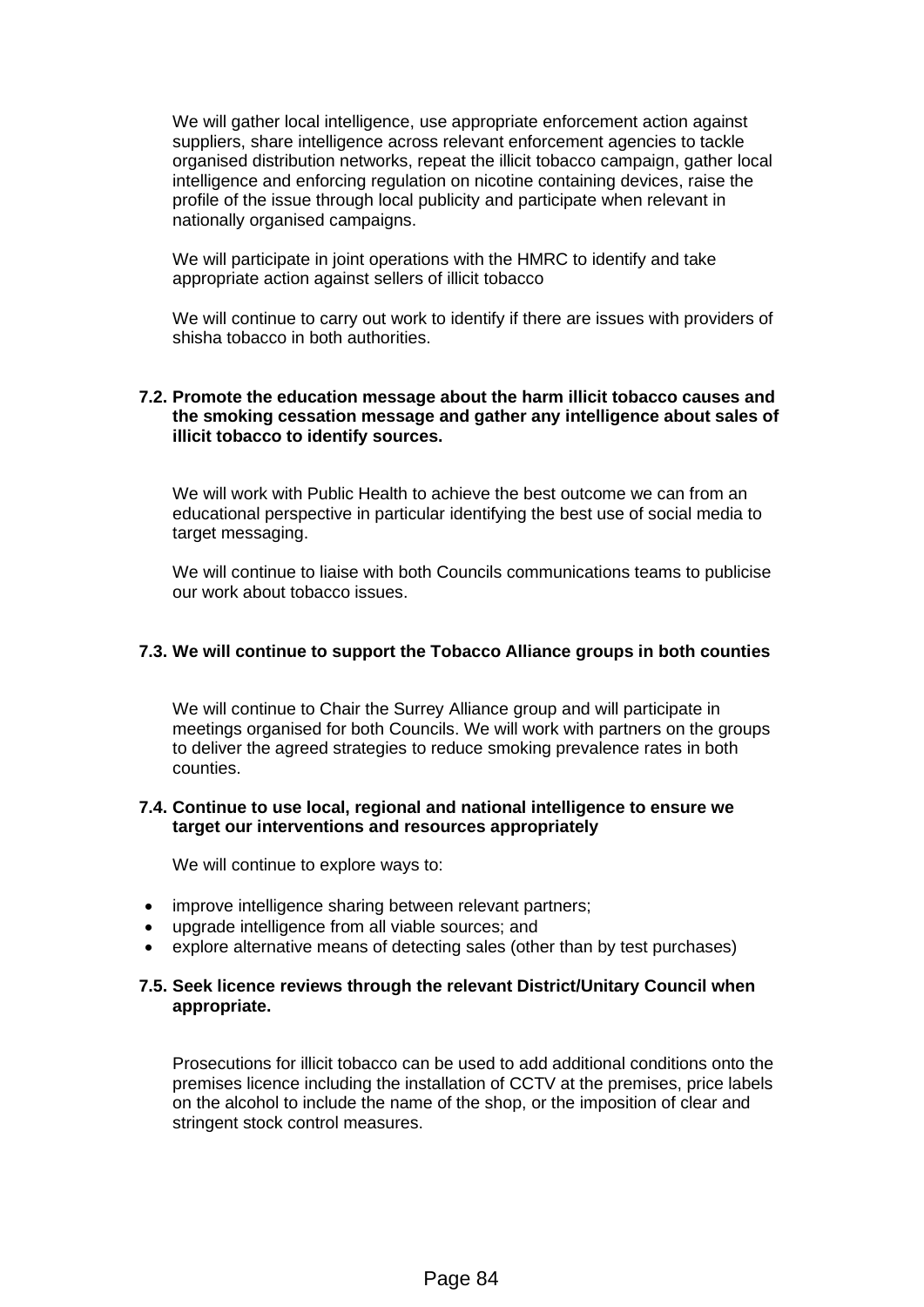**7.6. Continue to monitor the market for alternatives to tobacco products, such as vaping products, to assess potential risks and look for solutions to ensure any risks to consumer safety is minimised**

We will utilise intelligence and information to target businesses identified as supplying vaping products to under18 year olds and attempt test purchases from them.

2022 has seen a significant increase in complaints about alleged under age sales-there were 28 in 2021 but so far 20 have been received since the beginning of 2022.

We will continue to monitor the sale of vaping refills in particular to assess compliance

## **CONSULTATION:**

8. Public Health teams in Surrey and Buckinghamshire have been consulted with and have contributed to this report.

# **RISK MANAGEMENT AND IMPLICATIONS:**

9. We are supporting an important strand of tobacco reduction strategies by seeking to reduce the supply of tobacco products. If we are unable to carry out this work the effectiveness of this will be reduced and it is more likely that such products will be available to children and young people.

## **Financial and Value for Money Implications**

10. The work in this area is carried out by a number of officers as a small part of their wider role. At times work in this area, such as advice to businesses, is combined with other visits that officers are carrying out to the same premises or area to maximise efficiency. This report is suggesting that the Service broadly maintains its approach to this work and therefore there is no additional financial implication beyond that which is already committed.

## **Legal Implications**

11. As outlined in the report, there is a requirement for Local Authorities to consider carryout enforcement actions at least once in every twelve month period, to ensure that the provisions of the Children and Young Persons Act 1933, are effected. The report outlines the enforcement action taken and the legal consequence to such action.

## **Equalities and Diversity**

12. Tobacco consumption is disproportionately prevalent in particular socio-economic groups; tackling tobacco consumption has a positive impact in helping tackle health inequalities. There is no likely negative disproportionate impact arising from the work described in this report on people with protected characteristics.